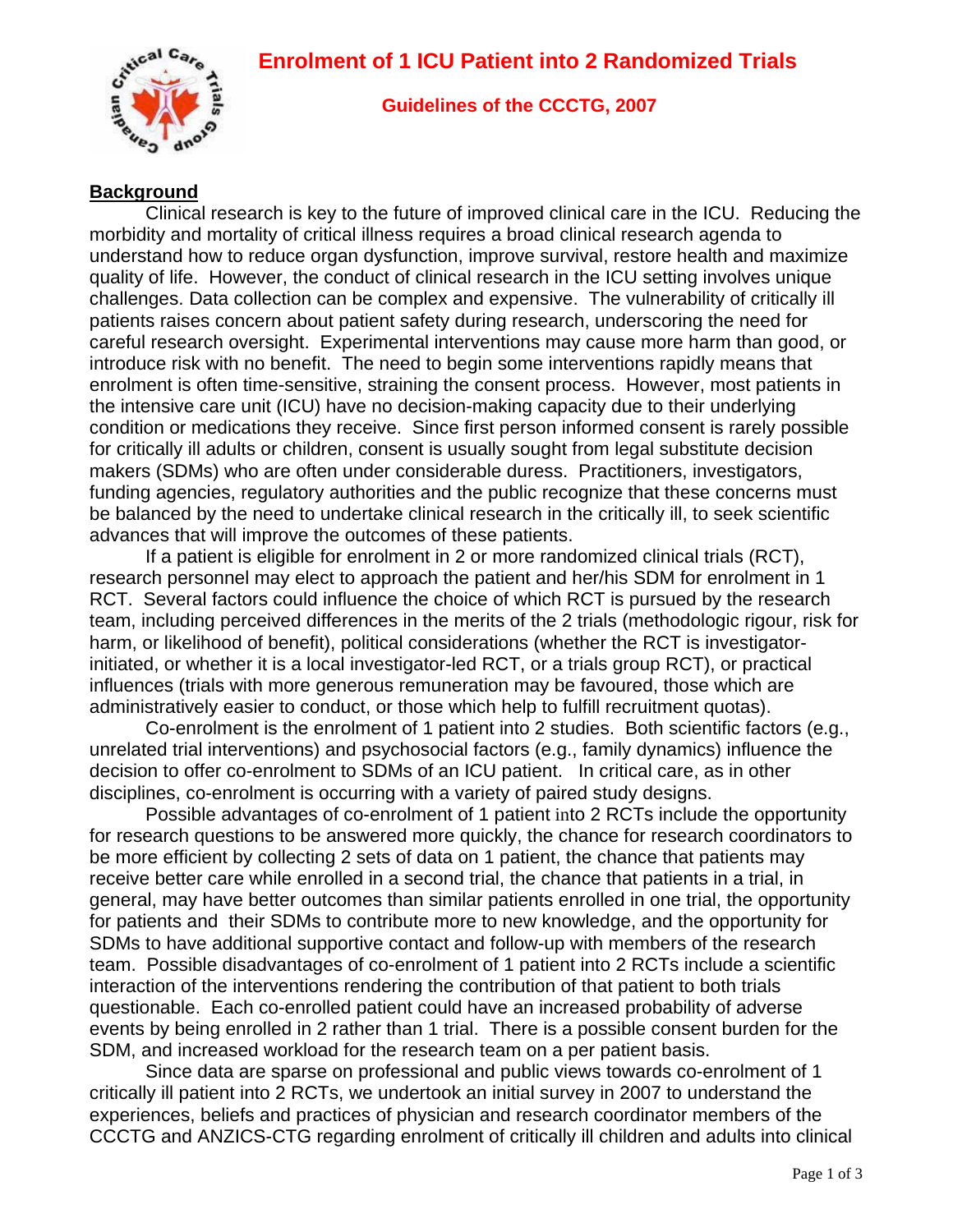studies. We reasoned that a better understanding of enrolment strategies as viewed by research personnel would inform us in further developing the design and conduct of clinical investigations in critical care.

Overall, co-enrolment was viewed as an effective, feasible and ethical means to increase enrolment of ICU patients into RCTs. Half of the 284 respondents have already adopted co-enrolment with scientific and psychosocial provisos in 2007. In centers participating in the CCCTG, 11% of respondents reported that their local REB had a guideline or policy and 35% reported that there was a local ICU 'rule of thumb' or policy in the ICU or REB. The limited policies that existed were variable including: endorsement of co-enrolment providing that the scientific integrity and ultimate interpretation of either RCT is not jeopardized; enrolment in a maximum of 2 RCTs; allowance of 1 RCT and 1 or more observational studies; no restrictions; or prohibition of co-enrolment. These ICU policies included pursuing co-enrolment as long as the decisional burden does not appear too high, as long as the attending ICU physician agrees, and if consultation with the local REB allows it, on a case-by-case basis.

Since co-enrolment is ongoing in many disciplines today, and little is known about it, and since there is great REB variability, we developed draft guidelines. The following guidelines refer primarily to co-enrolment of 1 patient into 2 RCTs of established interventions (not to co-enrolment in industry-initiated RCTs or into trials of new drugs or devices).

## **2C Guideline Recommendations**

## **We suggest considering coenrolment of 1 ICU patient into 2 RCTs only if**  Scientific Issues:

- Interventions being tested in the 2 RCTs are commonly available interventions (e.g., we recommend against co-enrolment for new biologicals or devices for which mechanisms and outcomes are very uncertain).
- The intervention arms are unrelated and there is unlikely to be biologic interaction in the interventions tested in the 2 RCTs.
- Both of the RCT Steering Committees are in agreement.
- The CCCTG is in agreement.

# **We suggest considering coenrolment of 1 ICU patient into 2 RCTs only if**

Consent Issues:

- The SDM appears to be coping with decision-making responsibilities
- The dynamics between the SDM and ICU team are stable.
- The SDM gives free and informed consent.

## **We suggest considering coenrolment of 1 ICU patient into 2 RCTs only if**

Context Issues:

- The ICU attending is in agreement (so that consent withdrawals are minimized).
- Co-enrolment is admitted as per local REB policy.
- Co-enrolment is possible considering the workload of the research coordinator.

## **We suggest considering coenrolment of 1 ICU patient into 2 RCTs only if**

Documentation Issues:

- Plans to coenrol 1 patient into 2 RCTs are submitted and approved by the local REB before recruitment into each RCT begins.
- Patients screened and approached for co-enrolment are documented, and consent rates for coenrolment are documented.
- The foregoing reports are submitted periodically to each RCT Steering Committee and the CCCTG (and the local REB if they are interested).